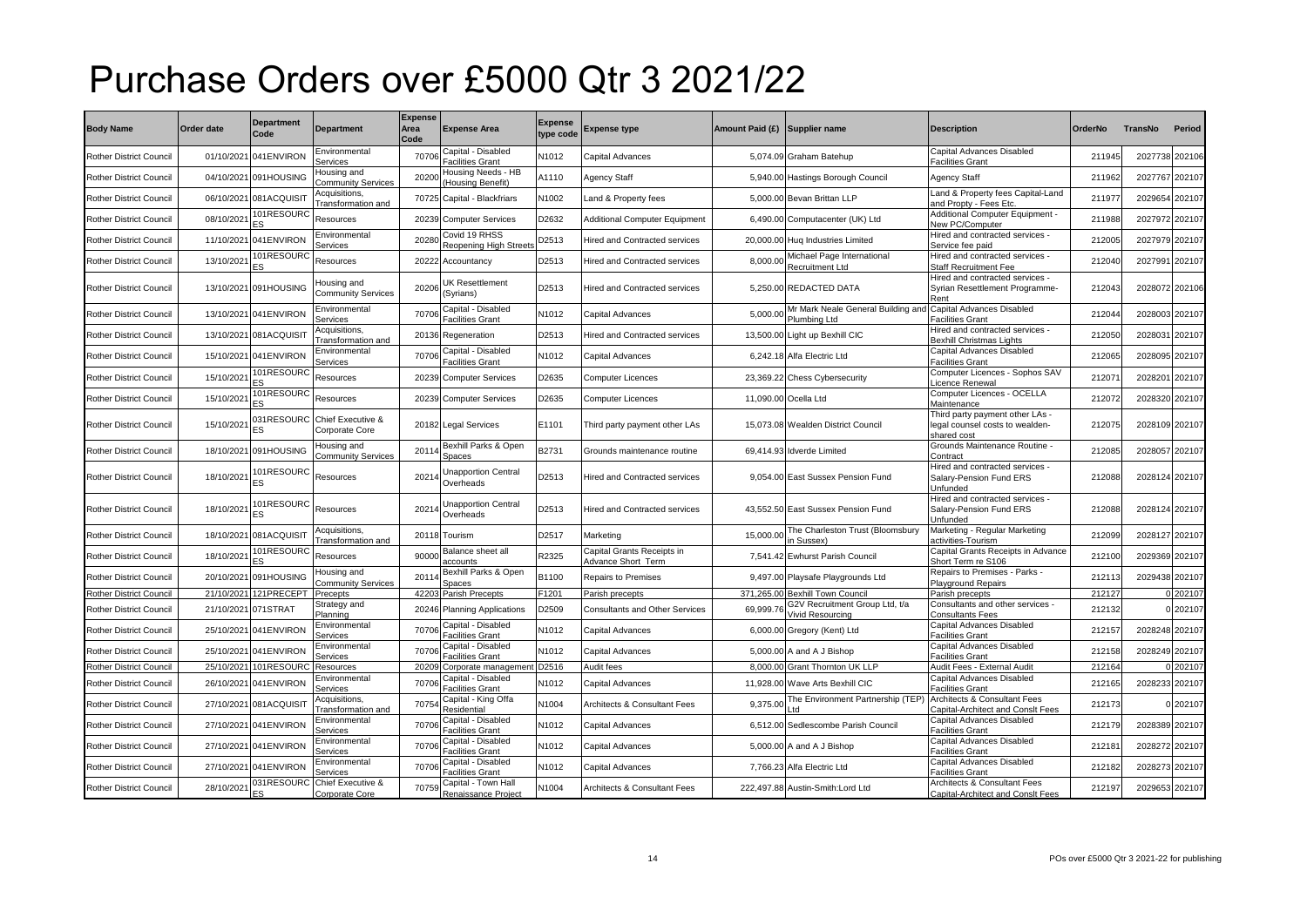| Rother District Council        | 30/10/2021 | 031RESOURC<br>ΞS.          | Chief Executive &<br>Corporate Core      | 70759 | Capital - Town Hall<br>Renaissance Project                    | N1004 | <b>Architects &amp; Consultant Fees</b>  |           | 85,000.00 Delap & Waller Ltd                                                         | Architects & Consultant Fees<br>Capital-Architect and Conslt Fees       | 212202 |                | 202107 |
|--------------------------------|------------|----------------------------|------------------------------------------|-------|---------------------------------------------------------------|-------|------------------------------------------|-----------|--------------------------------------------------------------------------------------|-------------------------------------------------------------------------|--------|----------------|--------|
| Rother District Council        | 01/11/202  | 101RESOURC<br>ES           | Resources                                | 20216 | Cost Of Collection                                            | D2513 | <b>Hired and Contracted services</b>     |           | 27,600.00 NEC Software Solutions UK Ltd                                              | Hired and contracted services<br>Service fee paid                       | 21221  | 2028370        | 202108 |
| Rother District Council        | 02/11/2021 | 081ACQUISI                 | Acquisitions,<br>Fransformation and      |       | 70725 Capital - Blackfriars                                   | N1004 | Architects & Consultant Fees             |           | 29,500.00 Icosa Water Limited                                                        | Architects & Consultant Fees<br>Capital-Architect and Conslt Fees       | 212218 |                | 202108 |
| Rother District Council        | 02/11/2021 | 071STRAT                   | Strategy and<br>Planning                 | 20259 | <b>Land Charges</b>                                           | E1101 | Third party payment other LAs            |           | 12,347.80 East Sussex County Council                                                 | Third party payment other LAs -<br>Fee Pavments to ESCC                 | 212232 | 2028488 202108 |        |
| Rother District Council        |            | 02/11/2021 071STRAT        | Strategy and<br>Planning                 | 20259 | <b>Land Charges</b>                                           | E1101 | Third party payment other LAs            |           | 6,851.00 East Sussex County Council                                                  | Third party payment other LAs -<br>Fee Pavments to ESCC                 | 212233 | 2028553        | 202108 |
| Rother District Council        | 03/11/202  | 031RESOUR<br>ES            | Chief Executive &<br>Corporate Core      | 70759 | Capital - Town Hall<br>Renaissance Project                    | N1004 | <b>Architects &amp; Consultant Fees</b>  |           | 45,000.00 Ingleton Wood LLP                                                          | Architects & Consultant Fees<br>Capital-Architect and Conslt Fees       | 212242 |                | 202108 |
| Rother District Council        | 04/11/2021 | 101RESOURC                 | Resources                                | 90000 | Balance sheet all<br>accounts                                 | P1105 | Owed by - Alliance Homes<br>(Rother) Ltd | 15,000.00 | Link Treasury Services Ltd T/A Link<br><b>Asset Services</b>                         | Owed by - Alliance Homes (Rother)<br>td - purchases                     | 212262 |                | 202108 |
| Rother District Council        | 05/11/2021 | 041ENVIRON                 | Environmental<br>Services                | 70706 | Capital - Disabled<br>Facilities Grant                        | N1012 | Capital Advances                         | 6,000.00  | Mr Mark Neale General Building and<br>Plumbing Ltd                                   | Capital Advances Disabled<br>Facilities Grant                           | 212269 | 2028538        | 202108 |
| Rother District Council        | 05/11/2021 | 041ENVIRON                 | Environmental<br>Services                | 70706 | Capital - Disabled<br>Facilities Grant                        | N1012 | Capital Advances                         |           | 8,000.00 GMS Adaptations                                                             | Capital Advances Disabled<br>Facilities Grant                           | 212270 | 2028547        | 202108 |
| Rother District Council        |            | 05/11/2021 041ENVIRON      | Environmental<br>Services                | 70706 | Capital - Disabled<br><b>Facilities Grant</b>                 | N1012 | Capital Advances                         |           | 9,540.00 A and A J Bishop                                                            | Capital Advances Disabled<br>Facilities Grant                           | 212272 | 2028546        | 202108 |
| Rother District Council        |            | 08/11/2021 091HOUSING      | Housing and<br><b>Community Services</b> | 20114 | Bexhill Parks & Open<br>Spaces                                | B2731 | Grounds maintenance routine              |           | 69,959.24 Idverde Limited                                                            | Grounds maintenance routine -<br>Parks-Grounds Maintenance<br>Contracts | 212297 | 2028550 202108 |        |
| <b>Rother District Council</b> |            | 08/11/2021 091HOUSING      | Housing and<br><b>Community Services</b> | 20107 | Camber Beach &<br>Foreshore                                   | D2513 | <b>Hired and Contracted services</b>     | 8.000.00  | The Police and Crime<br><b>Commissioner for Sussex</b>                               | -lired and contracted services<br>Funding-Operation Radcott Camber      | 212298 | 2028589 202108 |        |
| <b>Rother District Council</b> | 09/11/2021 | 081ACQUISI                 | Acquisitions,<br>Transformation and      | 70763 | Capital - Bexhill<br>Promenade - Outflow                      | D2513 | <b>Hired and Contracted services</b>     |           | 10,500.00 Canterbury City Council                                                    | Hired and contracted services -<br>Cost of Survey                       | 212309 |                | 202108 |
| Rother District Council        | 09/11/202  | 101RESOUR<br>FS.           | Resources                                | 20239 | <b>Computer Services</b>                                      | D2635 | Computer Licences                        |           | 21,109.99 Granicus-Firmstep Ltd                                                      | Computer Licences - Computer<br>Licence Renewal                         | 21231  | 2028783        | 202108 |
| Rother District Council        | 10/11/2021 | 081ACQUISI                 | Acquisitions,<br>Transformation and      | 70764 | Capital - Invest to Save<br>Project                           | N1008 | Equipment                                |           | 27,201.00 Coppard Plant Hire Ltd                                                     | Capital - Purchase of Equipment                                         | 212328 | 2028792        | 202108 |
| Rother District Council        | 11/11/202  | 101RESOURC<br>$\mathbf{S}$ | Resources                                | 2021  | Reliefs & Benefits-<br>Council Tax Benefit                    | D2513 | lired and Contracted services            | 8,857.92  | Reigate & Banstead Borough<br>Council                                                | Hired and contracted services Off-<br>site resilience processing        | 212329 | 2028991        | 202107 |
| Rother District Council        | 11/11/2021 | 041ENVIRON                 | Environmental<br>Services                | 70706 | Capital - Disabled<br><b>Facilities Grant</b>                 | N1012 | Capital Advances                         |           | 24,413.84 East Sussex County Council                                                 | Capital Advances Disabled<br>Facilities Grant                           | 21233  | 202887         | 202108 |
| Rother District Council        | 11/11/2021 | 041ENVIRON                 | Environmental<br>Services                | 70706 | Capital - Disabled<br><b>Facilities Grant</b>                 | N1012 | Capital Advances                         |           | 10,000.00 Alfa Electric Ltd                                                          | Capital Advances Disabled<br><b>Facilities Grant</b>                    | 212332 | 2028745        | 202108 |
| Rother District Council        | 12/11/202  | 031RESOURC<br>ΞS           | Chief Executive &<br>Corporate Core      | 70759 | Capital - Town Hall<br>Renaissance Project                    | N1004 | <b>Architects &amp; Consultant Fees</b>  |           | 9,000.00 Omega Geomatics Ltd                                                         | Architects & Consultant Fees<br>Capital-Architect and Conslt Fees       | 21234  |                | 202108 |
| Rother District Council        | 12/11/2021 | 041ENVIRON                 | Environmental<br>Services                |       | Covid 19 RHSS<br>20280 Reopening High Streets D2513<br>Safelv |       | <b>Hired and Contracted services</b>     |           | Graeme Blakemore trading as<br>5,328.00 Adaption & Environmental Support<br>Services | Hired and contracted services -<br>Service fee paid                     | 21235  | 2028757 202108 |        |
| Rother District Council        | 15/11/2021 | 041ENVIRON                 | Environmental<br>Services                | 70706 | Capital - Disabled<br><b>Facilities Grant</b>                 | N1012 | Capital Advances                         |           | 7,243.26 A and A J Bishop                                                            | Capital Advances Disabled<br>Facilities Grant                           | 21236  | 2028855        | 202108 |
| Rother District Council        |            | 16/11/2021 041 ENVIRON     | Environmental<br>Services                | 70706 | Capital - Disabled<br><b>Facilities Grant</b>                 | N1012 | Capital Advances                         |           | 11,246.00 Astor Bannerman (Medical) Ltd                                              | Capital Advances Disabled<br><b>Facilities Grant</b>                    | 212372 | 2028802        | 202108 |
| Rother District Council        |            | 16/11/2021 091HOUSING      | Housing and<br><b>Community Services</b> |       | Capital - Grants Halls<br>70714 and Community<br>Proiects     | D2513 | Hired and Contracted services            |           | 5,000.00 Gatherwell Ltd                                                              | Hired and Contracted Services -<br>Lottery set up costs                 | 212376 | 2028948 202108 |        |
| Rother District Council        |            | 16/11/2021 041 ENVIRON     | Environmental<br>Services                | 20280 | Covid 19 RHSS<br>Reopening High Streets D2513<br>Safelv       |       | Hired and Contracted services            | 7,992.00  | Graeme Blakemore trading as<br>Adaption & Environmental Support<br>Services          | Hired and contracted services -<br>Service fee paid                     | 21237  | 2029451 202108 |        |
| Rother District Council        | 17/11/2021 | 101RESOURC<br>ES           | Resources                                | 20214 | <b>Jnapportion Central</b><br>Overheads                       | D2513 | Hired and Contracted services            |           | 9,054.00 East Sussex Pension Fund                                                    | Hired and contracted services -<br>Salary-Pension Fund ERS<br>Unfunded  | 21238  | 2028806 202108 |        |
| <b>Rother District Council</b> | 17/11/2021 | 01RESOURC<br>ΞS            | Resources                                | 20214 | <b>Jnapportion Central</b><br>Overheads                       | D2513 | <b>Hired and Contracted services</b>     |           | 43,763.49 East Sussex Pension Fund                                                   | Hired and contracted services -<br>Salary-Pension Fund ERS<br>Unfunded  | 21238  | 2028806 202108 |        |
| <b>Rother District Council</b> | 17/11/2021 | 041ENVIRON                 | Environmental<br>Services                | 70706 | Capital - Disabled<br><b>Facilities Grant</b>                 | N1012 | Capital Advances                         |           | 7,639.84 Mark Bishop Ltd                                                             | Capital Advances Disabled<br>Facilities Grant                           | 212383 | 2028804        | 202108 |
| Rother District Council        | 18/11/2021 | 041ENVIRON                 | Environmental<br>Services                | 70706 | Capital - Disabled<br><b>Facilities Grant</b>                 | N1012 | Capital Advances                         |           | 5,900.00 Arjo UK Ltd                                                                 | Capital Advances Disabled<br><b>Facilities Grant</b>                    | 212390 | 2028854        | 202108 |
| Rother District Council        |            | 18/11/2021 091HOUSING      | Housing and<br><b>Community Services</b> |       | Household Support<br>20201 Fund (HFS) from<br>202108          | D2513 | Hired and Contracted services            |           | 10,000.00 Huggg Ltd                                                                  | Hired and contracted services -<br>Service fee paid                     | 212392 | 2028838 202108 |        |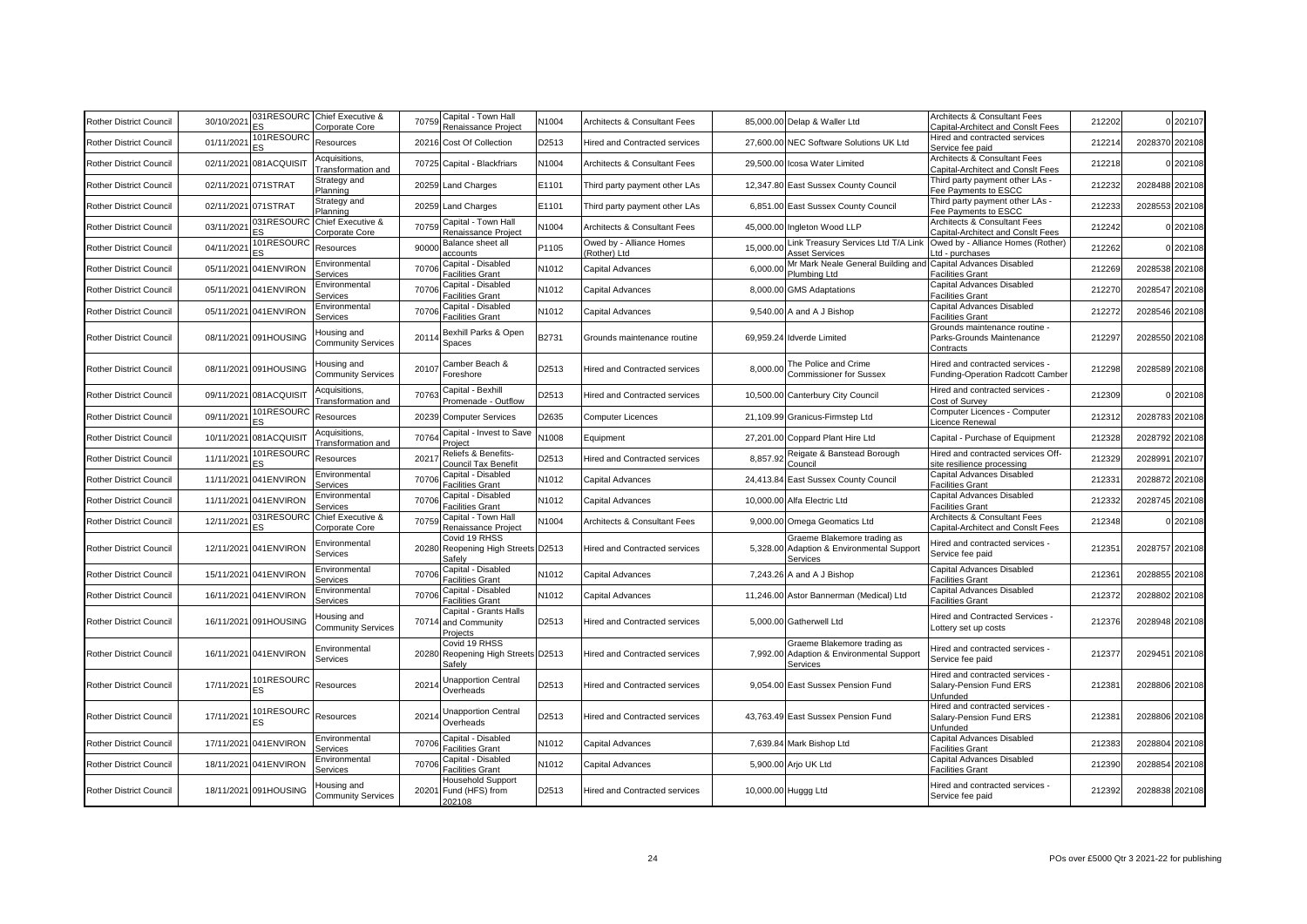| <b>Rother District Council</b> | 18/11/2021 | 041ENVIRON             | Environmental<br>Services                           | 70706 | Capital - Disabled<br>acilities Grant                       | N1012 | Capital Advances                      | 6.231.28  | <b>GMS Adaptations</b>                                        | Capital Advances Disabled<br>acilities Grant                          | 212394 | 202885         | 202108         |
|--------------------------------|------------|------------------------|-----------------------------------------------------|-------|-------------------------------------------------------------|-------|---------------------------------------|-----------|---------------------------------------------------------------|-----------------------------------------------------------------------|--------|----------------|----------------|
| <b>Rother District Council</b> | 18/11/2021 | 041ENVIRON             | Environmental<br>Services                           | 70706 | Capital - Disabled<br>Facilities Grant                      | N1012 | Capital Advances                      |           | 8,098.34 Mark Bishop Ltd                                      | Capital Advances Disabled<br>Facilities Grant                         | 212396 | 2028848 202108 |                |
| <b>Rother District Council</b> | 18/11/202  | 01RESOURC              | Resources                                           | 20239 | <b>Computer Services</b>                                    | D2635 | Computer Licences                     | 13,125.00 | <b>Claranet Ltd</b>                                           | Computer Licences - Penetration<br><b>Testina</b>                     | 212400 |                | 202108         |
| <b>Rother District Council</b> | 18/11/202  | 101RESOURC             | Resources                                           |       | 20239 Computer Services                                     | D2635 | Computer Licences                     |           | 9,000.80 Vodafone Ltd                                         | Computer Licences - GIS System                                        | 212401 |                | 202108         |
| <b>Rother District Council</b> | 19/11/202  | 041ENVIRON             | Environmental<br>Services                           | 70706 | Capital - Disabled<br>Facilities Grant                      | N1012 | Capital Advances                      | 5,606.0   | Mr Mark Neale General Building and<br>Plumbing Ltd            | Capital Advances Disabled<br>Facilities Grant                         | 21241  | 2028888        | 202108         |
| <b>Rother District Council</b> |            | 19/11/2021 041ENVIRON  | Environmental<br>Services                           | 7070  | Capital - Disabled<br>Facilities Grant                      | N1012 | Capital Advances                      | 5,628.87  | Graham Batehup                                                | Capital Advances Disabled<br>Facilities Grant                         | 212416 | 2028890        | 202108         |
| <b>Rother District Council</b> |            | 23/11/2021 081ACQUISIT | Acquisitions,<br>Transformation and<br>Regeneration | 20140 | Housing Policy,Strategy<br>& Dev                            | D2509 | <b>Consultants and Other Services</b> |           | 100,000,00 Action In Rural Sussex                             | Consultants and other services -<br><b>Consultants Fees</b>           | 212435 |                | 2029042 202108 |
| <b>Rother District Council</b> |            | 24/11/2021 091HOUSING  | Housing and<br><b>Community Services</b>            |       | Household Support<br>20201 Fund (HFS) from<br>202108        | D2513 | <b>Hired and Contracted services</b>  |           | 20,000.00 Huggg Ltd                                           | Hired and contracted services -<br>Service fee paid                   | 212453 | 2028977        | 202108         |
| <b>Rother District Council</b> | 25/11/2021 | 091HOUSING             | Housing and<br><b>Community Services</b>            | 2030  | <b>Afghan Relocation</b><br>Assistance Policy               | D2513 | Hired and Contracted services         | 9,000.0   | Attwood Academies t/a Bexhill<br>Academy                      | lired and contracted services -<br>Afghan-Education-Exempt VAT        | 212457 | 2029214        | 202108         |
| <b>Rother District Council</b> |            | 29/11/2021 081ACQUISIT | Acquisitions,<br>Transformation and<br>Regeneration | 70718 | Capital - Sidley<br>Recreation Ground                       | N1008 | Equipment                             |           | 9.120.00 Fuzion 4 Limited                                     | Capital - Purchase of Equipment                                       | 212469 | 2029443        | 202108         |
| <b>Rother District Council</b> |            | 30/11/2021 071STRAT    | Strategy and<br>Planning                            | 20255 | ocal Development<br>Framework                               | D2513 | lired and Contracted services         | 7,200.00  | East Sussex County Council                                    | -lired and contracted services<br><b>AONB Management</b>              | 212476 | 2029183        | 202108         |
| <b>Rother District Council</b> |            | 30/11/2021 071STRAT    | Strategy and<br>Planning                            |       | 20246 Planning Applications                                 | D2509 | <b>Consultants and Other Services</b> | 18,000.0  | Marcus Berrisford Planning &<br><b>Environmental Services</b> | Consultants and other services -<br>Consultants Fees                  | 212480 | 2029057        | 202108         |
| <b>Rother District Council</b> |            | 01/12/2021 091HOUSING  | Housing and<br><b>Community Services</b>            | 2011  | Bexhill Parks & Open<br>Spaces                              | 32731 | Grounds maintenance routine           |           | 71,986.60 Idverde Limited                                     | Grounds maintenance routine<br>Parks-Grounds Maintenance<br>Contracts | 212499 |                | 2029136 202109 |
| <b>Rother District Council</b> |            | 02/12/2021 091HOUSING  | Housing and<br><b>Community Services</b>            |       | Household Support<br>20201 Fund (HFS) from<br>202108        | D2513 | <b>Hired and Contracted services</b>  |           | 15,000.00 Huggg Ltd                                           | Hired and contracted services -<br>Service fee paid                   | 212509 |                | 2029090 202109 |
| Rother District Council        |            | 02/12/2021 091HOUSING  | Housing and<br>Community Services                   | 20114 | Bexhill Parks & Open<br>Spaces                              | D2507 | <b>Security Services</b>              | 21,300.99 | Continental Facilities Management<br>Group Ltd                | Security services provided                                            | 21251  |                | 2029240 202108 |
| <b>Rother District Council</b> | 03/12/2021 | 091HOUSING             | Housing and<br><b>Community Services</b>            | 70727 | Capital - Refuse<br>Equipment                               | N1008 | Equipment                             | 7,958.0   | Alfa Electric Ltd                                             | Capital - Purchase of Equipment                                       | 212525 |                | 202109         |
| <b>Rother District Council</b> |            | 07/12/2021 091HOUSING  | Housing and<br><b>Community Services</b>            |       | 20113 Bexhill Leisure Pool                                  | B1100 | <b>Repairs to Premises</b>            | 14,826.00 | Global Smart Energy & Controls Ltd                            | Repairs to Premises - Electrical<br>nstallation                       | 212566 |                | 202109         |
| <b>Rother District Council</b> | 07/12/2021 | 071STRAT               | Strategy and<br>Planning                            |       | 20249 Planning Appeals                                      | D2513 | <b>Hired and Contracted services</b>  | 7,340.51  | <b>DMH Stallard</b>                                           | lired and contracted services -<br>Appeal Costs                       | 21257  | 2029194        | 202109         |
| <b>Rother District Council</b> | 08/12/2021 | 041ENVIRON             | Environmental<br>Services                           | 70706 | Capital - Disabled<br>Facilities Grant                      | N1012 | Capital Advances                      | 7,373.97  | A and A J Bishop                                              | Capital Advances Disabled<br>acilities Grant                          | 21257  | 2029249        | 202109         |
| <b>Rother District Council</b> | 08/12/2021 | 041ENVIRON             | Environmental<br>Services                           | 70706 | Capital - Disabled<br>Facilities Grant                      | N1012 | Capital Advances                      | 7,000.00  | Alfa Electric Ltd                                             | Capital Advances Disabled<br>Facilities Grant                         | 21257  | 202925         | 202109         |
| <b>Rother District Council</b> | 08/12/2021 | 041ENVIRON             | Environmental<br>Services                           | 70706 | Capital - Disabled<br>Facilities Grant                      | N1012 | Capital Advances                      | 5,000.0   | Mr Mark Neale General Building and<br>Plumbing Ltd            | Capital Advances Disabled<br>Facilities Grant                         | 21257  | 2029253        | 202109         |
| <b>Rother District Council</b> |            | 08/12/2021 091HOUSING  | Housing and<br><b>Community Services</b>            |       | <b>Household Support</b><br>20201 Fund (HFS) from<br>202108 | D2513 | <b>Hired and Contracted services</b>  |           | 13,510.00 Huggg Ltd                                           | Hired and contracted services -<br>Service fee paid                   | 212581 | 2029234        | 202109         |
| <b>Rother District Council</b> |            | 08/12/2021 091HOUSING  | Housing and<br><b>Community Services</b>            | 2020  | Housing Administration<br>Account                           | 41110 | Agency Staff                          | 15,000.   | G2V Recruitment Group Ltd, t/a<br>Vivid Resourcing            | Agency Staff                                                          | 212585 |                | 2029619 202109 |
| <b>Rother District Council</b> | 08/12/2021 | 091HOUSING             | lousing and<br><b>Community Services</b>            | 2020  | lousing Needs - HB<br>(Housing Benefit)                     | D2513 | <b>Hired and Contracted services</b>  | 7,500.0   | Bexhill & Rother Homelessness<br>Unity Group (HUG) CIO        | Hired and contracted services -<br>Service fee paid                   | 212586 |                | 202109         |
| <b>Rother District Council</b> |            | 14/12/2021 091HOUSING  | Housing and<br><b>Community Services</b>            | 20201 | <b>Household Support</b><br>Fund (HFS) from<br>202108       | D2513 | Hired and Contracted services         |           | 11,160.00 Huggg Ltd                                           | Hired and contracted services -<br>Service fee paid                   | 212630 |                | 2029399 202109 |
| <b>Rother District Council</b> |            | 15/12/2021 081ACQUISIT | Acquisitions,<br>Transformation and<br>Regeneration | 70718 | Capital - Sidley<br><b>Recreation Ground</b>                | N1003 | Construction/Conversion               |           | 46,930.00 Trinity Civil Engineering Ltd                       | Construction/Conversion Capital-<br>Contract Payments - General       | 212632 |                | 2029530 202109 |
| <b>Rother District Council</b> |            | 15/12/2021 081ACQUISIT | Acquisitions.<br>Transformation and<br>Regeneration | 70718 | Capital - Sidley<br><b>Recreation Ground</b>                | N1003 | Construction/Conversion               |           | 50,731.00 Canvas Spaces Ltd                                   | Construction/Conversion Capital-<br>Contract Payments - General       | 212633 |                | 2029569 202109 |
| Rother District Council        |            | 15/12/2021 041 ENVIRON | Environmental<br>Services                           | 70706 | Capital - Disabled<br>Facilities Grant                      | N1012 | Capital Advances                      |           | 6,804.00 Hedley Visick Ltd                                    | Capital Advances Disabled<br>Facilities Grant                         | 212642 |                | 2029442 202109 |